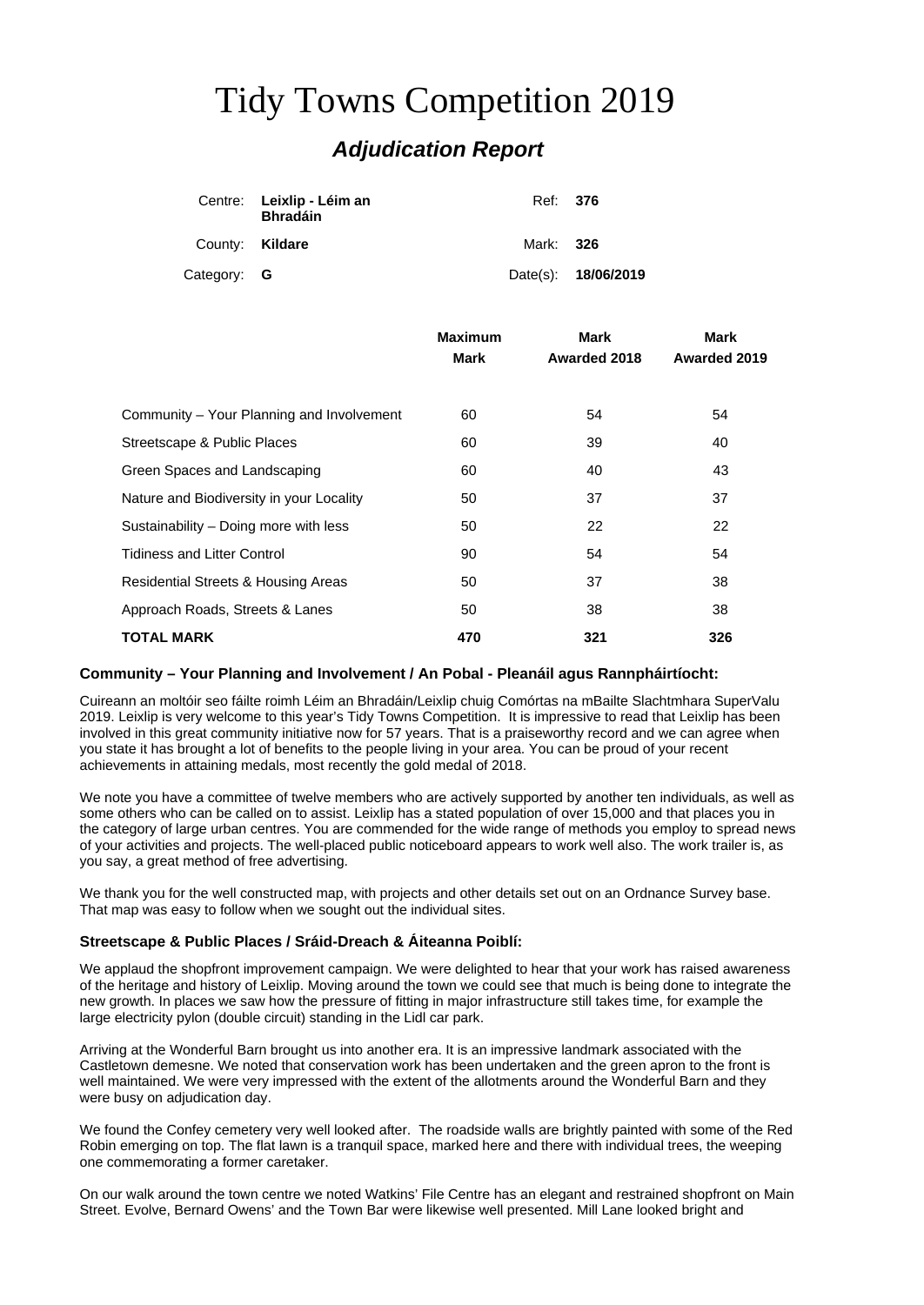cheerful. No.1 and no.45 Main Street have really imposing facades. We took the access through Ralph Square to the riverside walk and it was a lovely surprise. The health centre and fire station both looked well.

#### **Green Spaces and Landscaping / Spásanna Glasa agus Tírdhreachú:**

The ESB substation project was nicely executed and the plants were doing well. You have given priority to the project for age-friendly seats along the River Rye. Placing them close to a nursing home can add to their practical use. It Is great to see also that the new seats are entirely made up of recycled materials.

The new daisies on Easton Road make a big statement and are doing very well. We were really impressed by the amount of planting and beds that you maintain. Congratulations to all involved. The planting opposite Hewlett Packard was thriving. The display panel for the heritage trail was eye-catching. We were very impressed with the landscaping on Captain's Hill.

Your major project beside Rye Home is well executed. However, we wondered at the choice of the position chosen, especially where so many vantage points present themselves on the slopes overlooking the river.

Over recent years Leixlip has become endowed with a very useful array of public seats and benches. You might come to review the choice of location in some instances so that each seat gains the optimum aspect. More judicious seat points might be considered in the case of the riverbank, besides the nursing home and again behind Main Street. We do, of course, understand that choices in some cases must have regard to the preferences of the sponsors.

The new welcome beds on the Maynooth road and Confrey were nicely planted. We see that you are following advice of judges and planting directly into the ground for sustainability and better use of resources. We saw your new rockery at Gallivan's Cross and it looks like it will mature nicely. The beds at the wildflower meadow opposite the Garda station were maturing nicely. Congratulations to you and Kildare County Council for planting new bee-friendly beds. If we all do a little it can help to protect our bees and other pollinators.

# **Nature and Biodiversity in your Locality / An Dúlra agus an Bhithéagsúlacht i do cheantar:**

You are doing well when you state your work has raised awareness of environmental issues. This is heartening and we all gain more from the enthusiasm shown by the rising generation which is really committed to bringing about essential reforms in our everyday lifestyles. Good expressions of pollinator-friendly sites turned up. One remarkable example was at the public car park on Captain's Hill. At the south-facing hedgerow growing along the boundary we counted over thirty bees (mostly bumblebees) foraging.

We see you are maintaining several projects including the biodiversity area by the Rye River, the community orchard, biodiversity at Intel, the Royal Canal, bird boxes, the bat study and the five-star insect hotel, among others. You also mention your new project, the Cycle Greenway, along the Royal Canal from Dee Bridge to Collinstown bridge and your involvement in Heritage Week. All of these are admirable undertakings.

#### **Sustainability – Doing more with less / Inmharthanacht - Mórán ar an mbeagán:**

We saw the recycling facility at the Lidl supermarket. It was sensibly located to the rear of the car park, backing onto the perimeter hedgerow. However, we were disappointed to find a smattering of rubbish including plastic bags of waste and a clump of rotten vegetables. The Royal Canal boat trips look like great fun. We applaud the use of the canoe to remove debris from the canal.

The continued liaison with the schools is a wonderful undertaking. You are very lucky to have you own Certified Cool Planet Champion Louise call, as you say she is a fountain of information on climate change.

Well done on having your electric car charging point installed and we are sure you will find the need to increase these in the future. Your attendance at a climate action workshop is also praised. Congratulations to the three transition year students from Coláiste Chiaráin in entering Junk Kouture this year. The creation titled Mielikki named after the Goddess of Forests is stunning. We again commend the recycled seat at Rye Riverwalk and the children's benches at the wildflower meadow. Your Slí na Sláinte signs are attractive and a great idea. We also liked your roadside library idea. We visited a few of your charity shops on the day. They are a great way for recycling and reusing clothes, books and bric a brac.

You also mention your WEEE collection, litter segregation, battery recycling and sick of plastic day, all of which are great initiatives which benefit the whole community.

We particularly like the fact that LTTA activities are almost paper-free and we are delighted that Leixlip have set up a Men's Shed this year at the Amenities Centre. We have seen around the country what a positive influence these can have.

#### **Tidiness and Litter Control / Slachtmhaireacht agus Rialú Bruscair:**

Leixlip was very busy on adjudication day. However, we are pleased to say that for the most part it was litter-free. You have taken on board previous years adjudicators comments and addressed areas of untidiness. Your work on the gates at the old ESB shop was well executed. The sign on the Rye bridge was nicely repainted. Your work at the collector's house on the canal was eye catching. We commiserate with you in your battle against the so-called